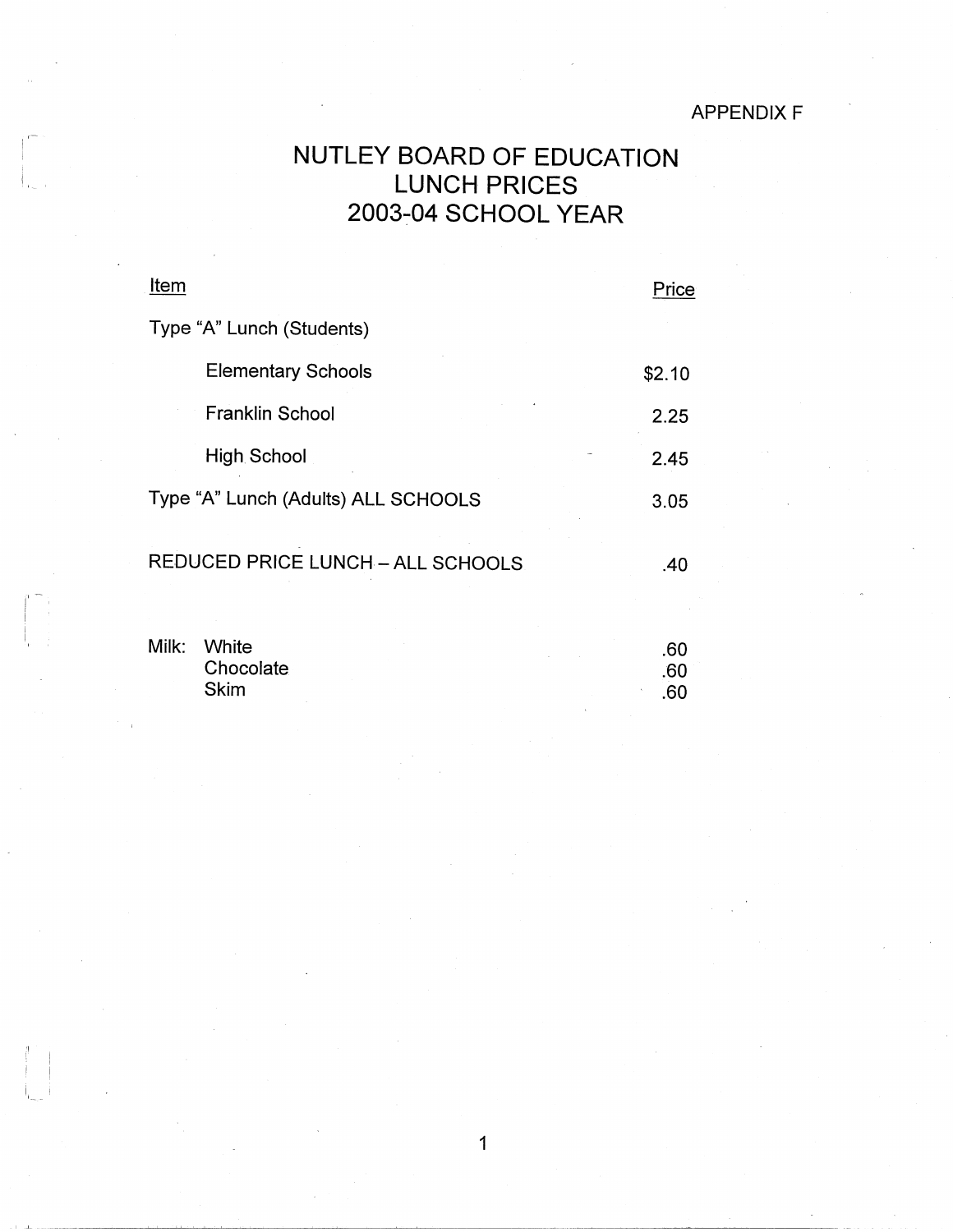# **NUTLEY BOARD OF EDUCATION LUNCH PRICES 2003-04 SCHOOL YEAR**

#### A la carte Items - (High School/Franklin School)

| Deli Bar<br>(High School Only)            | \$2.45 |
|-------------------------------------------|--------|
| Salad Bar<br>(High School Only)           | 2.45   |
| Salad/Sandwich Platters - (Franklin Only) | 2.45   |
| Sandwiches: Steak (High School Only)      | 2.15   |
|                                           |        |
| Cheese Steak (High School Only)           | 2.25   |
| Cheese                                    | 1.95   |
| <b>Peanut Butter</b>                      | 1.85   |
| Meat - Regular                            | 2.10   |
| <b>Meat and Cheese</b>                    | 2.15   |
| Tuna                                      | 2.15   |
| Egg Salad                                 | 1.85   |
| Turkey                                    | 2.10   |

2.10

| Item                                                                                                                | Price                        |
|---------------------------------------------------------------------------------------------------------------------|------------------------------|
| Hamburger w/Chips                                                                                                   | \$1.85                       |
| Hot Dog w/Chips                                                                                                     | 1.85                         |
| Pizza w/Chips                                                                                                       | 1.85                         |
| *Chicken Nuggets w/Chips                                                                                            | 1.85                         |
| Salads: Fruit Salad ("A" Lunch)<br><b>Student</b><br>Fruit Salad ("A" Lunch)<br>Adult<br>Small<br>Large with Cheese | 2.10<br>2.75<br>1.40<br>1.85 |
| <b>Large Specialty Salad</b>                                                                                        | 1.90                         |

\*Not available at high school

I -- I

2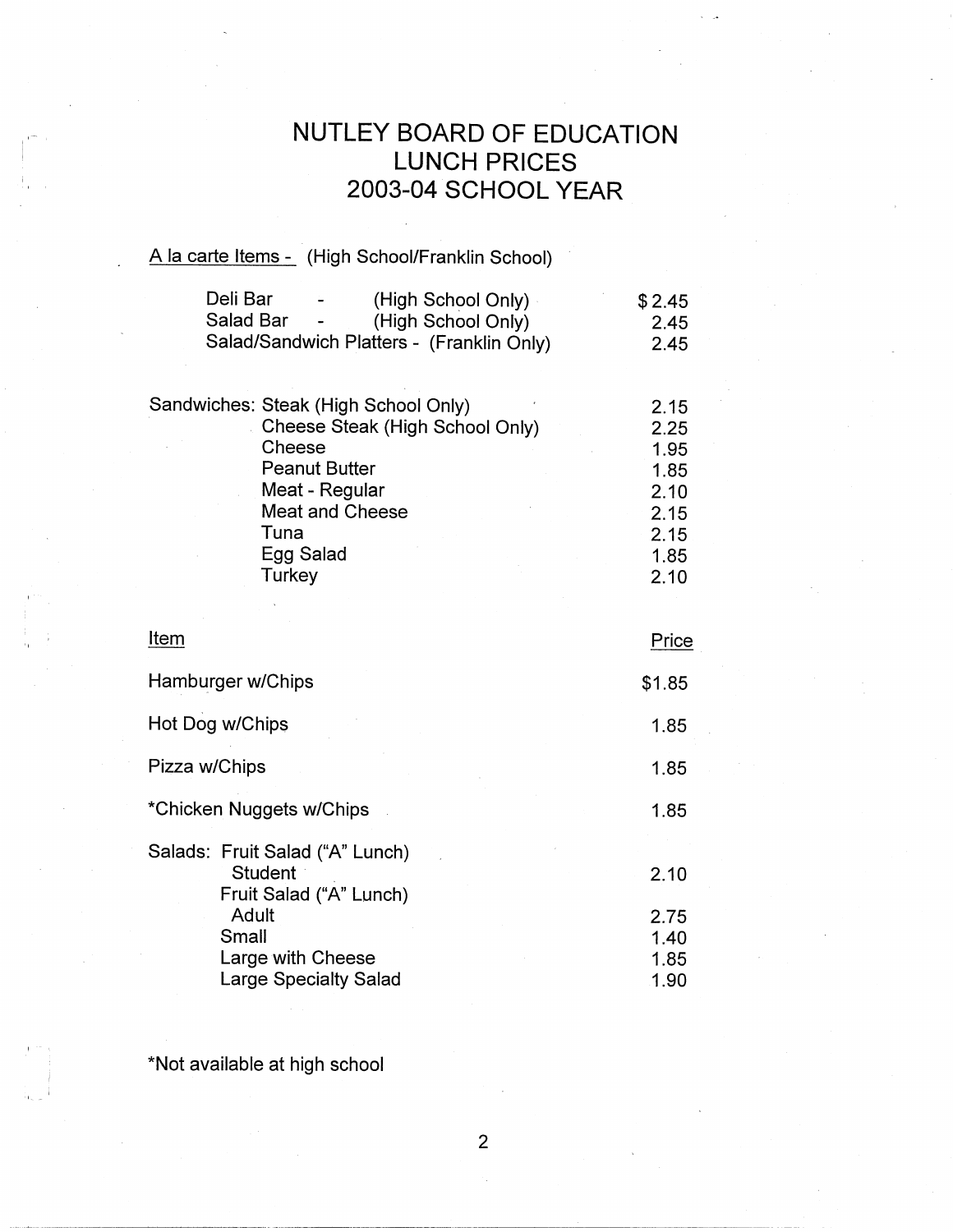| <u>Item</u>                         | Price        |
|-------------------------------------|--------------|
| <b>Tuna Salad Bowl</b>              | 1.65         |
| <b>Cottage Cheese Bowl</b>          | 1.25         |
| <b>Cottage Cheese with Fruit</b>    | \$1.60       |
| Egg Salad Bowl                      | 1.40         |
| <b>French Fries</b>                 | 1.00         |
| <b>French Fries w/Cheese</b>        | 1.25         |
| <b>Onion Rings</b>                  | 1.00         |
| Popcorn Chicken                     | 1.50         |
| Mozzarella Sticks                   | 1.35         |
| Domino's Bread Stick w/Sauce        | 1.65         |
| Soup: Cup<br><b>Bowl</b>            | 1.00<br>1.25 |
| Ice Cream                           | .75          |
| <b>Specialty Ice Cream</b>          | .95          |
| Sundae Cups                         | 1.15         |
| <b>Frozen Bars</b>                  | 1.25         |
| Chipwich                            | 1.50         |
| Pies & Cakes                        | .85          |
| Jello                               | .65          |
| Puddings - Rice, Chocolate, Vanilla | .80          |
| Pop Tarts                           | 1.00         |

3

 $\mathcal{L}_{\mathcal{A}}$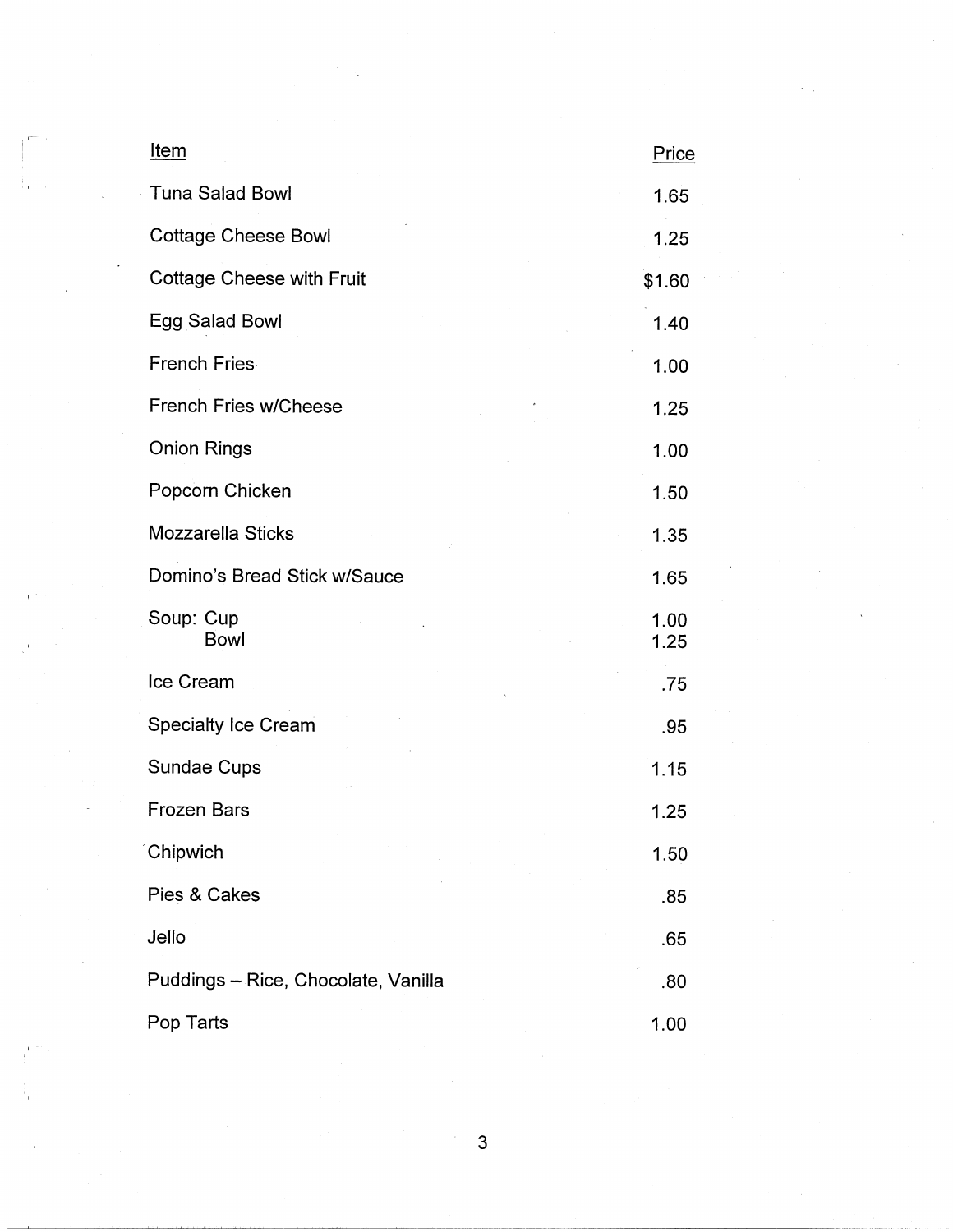| Item                          | Price |
|-------------------------------|-------|
| 20 oz. Drinks - Bottle        | 1.30  |
| 12 oz. Drinks - Cans          | 1.10  |
| Large Pretzel                 | .75   |
| Jumbo Cheese Pretzel          | .95   |
| Oreos                         | .80   |
| Cookies (3 pack)              | .75   |
| Cookies - any flavor (2 pack) | .50   |
| Mrs. Goodcookie (2)           | .90   |
| <b>Funnel Cake</b>            | .90   |
| <b>Chips Ahoy</b>             | .80   |
| Fruit Roll-ups                | .70   |
| <b>Ritz Bits</b>              | .90   |
| <b>Granola Type Bars</b>      | .85   |
| Fig Newtons                   | .80   |
| <b>Gold Fish Crackers</b>     | .70   |
| Nutri-Grain Bars              | .85   |
| <b>Brownies</b>               | .80   |
| Small Chips, etc.             | .55   |
| Combos                        | .90   |
| Andy Capp Hot Fries           | .75   |
| Pringles                      | 1.10  |
| <b>Jolly Ranches</b>          | .95   |

 $\begin{bmatrix} 1 \\ 1 \\ 1 \end{bmatrix}$ 

 $\overline{\mathcal{A}}$